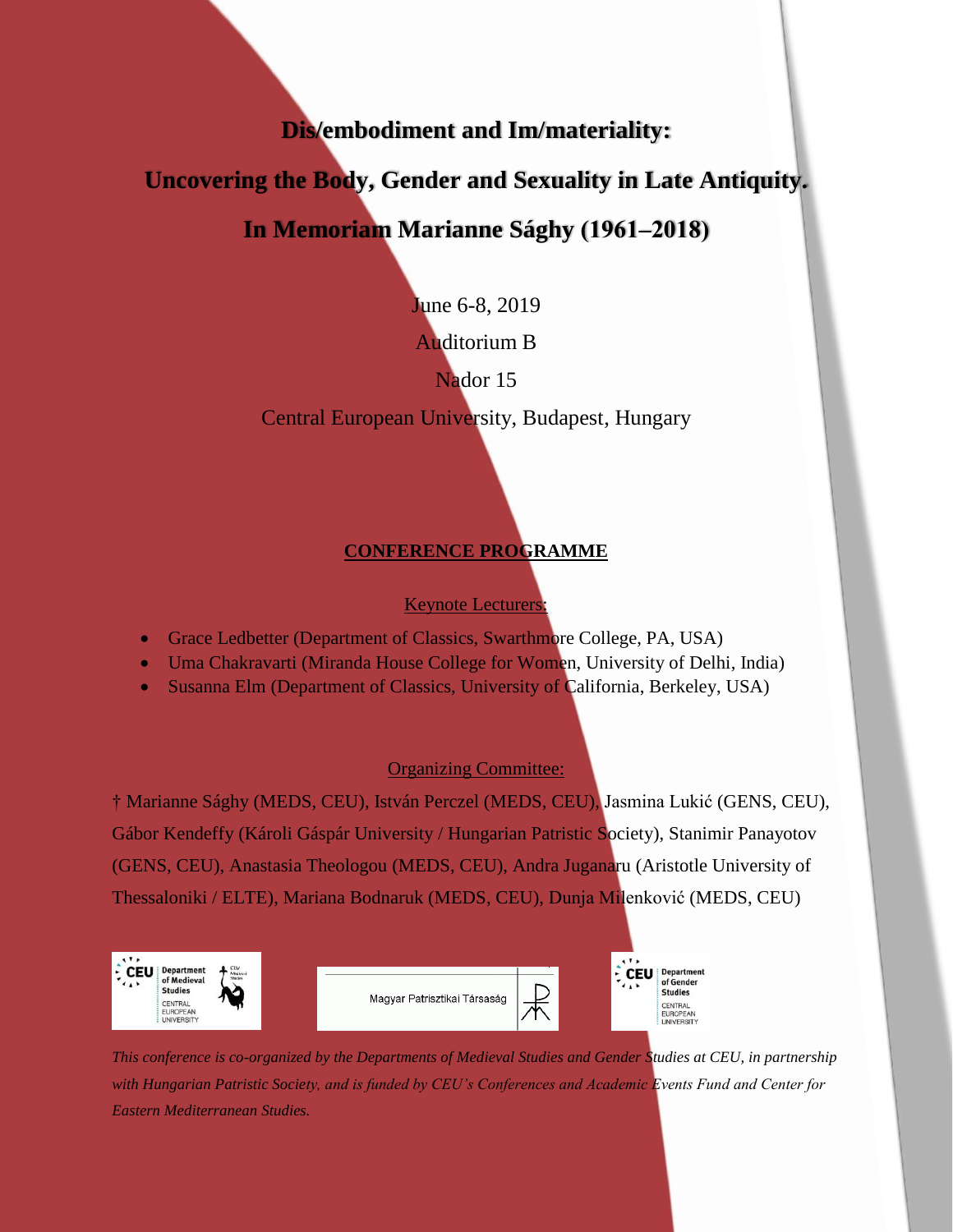## **Day 1: June 6, Thursday**

- $\bullet$  10.40-11.00: Opening remarks by
	- $\triangleright$  Katalin Szende, Head of Department of Medieval Studies, CEU
	- Éva Fodor, Pro-Rector for the Social Sciences and Humanities, Department of Gender Studies, CEU
	- $\triangleright$  Stanimir Panayotov, co-organizer
	- Andra Jugănaru, co-organizer
- **11.00-13.00: Panel 1: Femaleness as a Principle in Neoplatonism**
	- 11.00-11.30: Emese Mogyoródi (University of Szeged): *Immateriality and the Feminine in Parmenides*
	- 11.30-12.00: István Perczel (Central European University): *From the Indefinite Dyad to the Dyad of Eve and Mary: The Feminine Principle in Late Antique Philosophy and Theology*
	- 12.00-12.30: Stanimir Panayotov (Central European University): *Sexless Henology, Or, Is Plotinus' One Neutral to Sex and Gender?*
	- 12.30-13.00: Chiara Militello (University of Catania): *The Two Aphrodites: Plotinus, Proclus and the Sublimation of Bodily Desires*
		- $\checkmark$  Chair: Anastasia Theologou
- $\bullet$  13.00-14.30: Lunch Break
- **14.30-16.30: Panel 2: Female Agency in Heaven and on Earth**
	- 14.30-15.00: György Geréby (Central European University): *Male and Female in the Protevangelium of James: A Hidden Debate*
	- 15.00-15.30: David Rollo (University of Southern California): *The Ascendency of Venus in Martianus Capella's De Nuptiis Philologiae et Mercurii*
	- 15.30-16.00: Gábor Buzási (Eötvös Loránd University): *Transgression with the Nymph: Emperor Julian on Female Deities and Incarnation*
	- 16.00-16.30: Jordan Poole (University of Liverpool): *Female Medical Agency in the Roman Empire: A Case for Amulets*
		- Chair: Dunja Milenković
- 16.30-17.00: Coffee Break
- 17.00-18.30: Keynote lecture: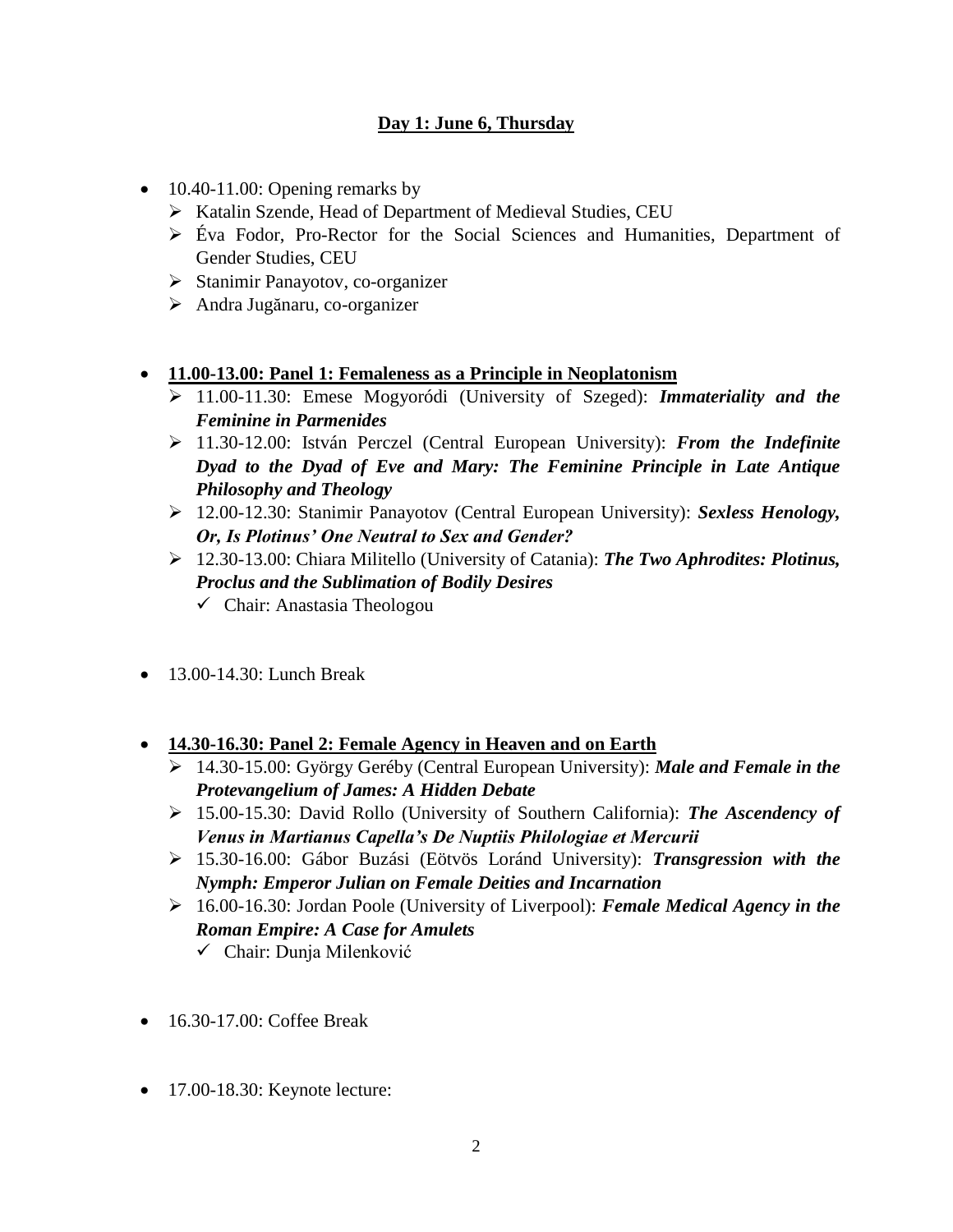## **Grace Ledbetter: Plato and Plotinus on Eros**

• 18.30-20.30: Welcome Reception

## **Day 2: June 7, Friday**

- $\bullet$  10.00-11.30: Keynote lecture:
	- **Uma Chakravarti: Celibacy, Sexuality and Salvation in Early South Asia: The Body and Beyond**
- $\bullet$  11.30-12.00: Coffee Break
- **12.00-14.00: Panel 3: The Power of Body in Religious Identity**
	- 12.00-12.30: Ana-Maria Răducan (University of Sibiu / Institute of Advanced Studies for the Culture and Civilizations in Levant): *The Dynamics of Shame and the Development of a Christian Identity in the Acts of the Christian Martyrs*
	- 12.30-13.00: Nathalie Schuler (Free University of Berlin): *In/violability as Evidence in Heliodorus*
	- 13.00-13.30: Andra Jugănaru (Aristotle University of Thessaloniki / Eötvös Loránd University): *From the Depths of Sin to the Highness of Holiness: The Female Body as Witness of the Journey to Sanctity in the Life of Mary the Egyptian*
	- 13.30-14.00: Punsara Amarasinghe (Sant'Anna School of Advanced Studies): *Taming Desires through Practicing Desires: Examining the Role of Karmamudra as a Technique Embodying the Sexuality and Woman to Reach Enlightenment in Vajrayana Buddhism in Late Antiquity*
		- Chair: Mariana Bodnaruk
- 14.00-15.00: Lunch Break
- **15.00-16.30: Panel 4: Embodiment and Sexuality in Augustine**
	- 15.00-15.30: Gábor Kendeffy (Károli Gáspár University / Hungarian Patristic Society): *Saint Augustine on Sexuality and Marriage*
	- 15.30-16.00: Isabelle Koch (Aix-Marseille University): *From Matter to History: Towards a Disembodied Interpretation of Human Sexuality in Augustine*
	- $\geq 16.00-16.30$ : Makiko Sato (University of Toyama) and Peter Steiger (Chaminade University of Honolulu): *Man, Woman and Serpent as the Inner State of One*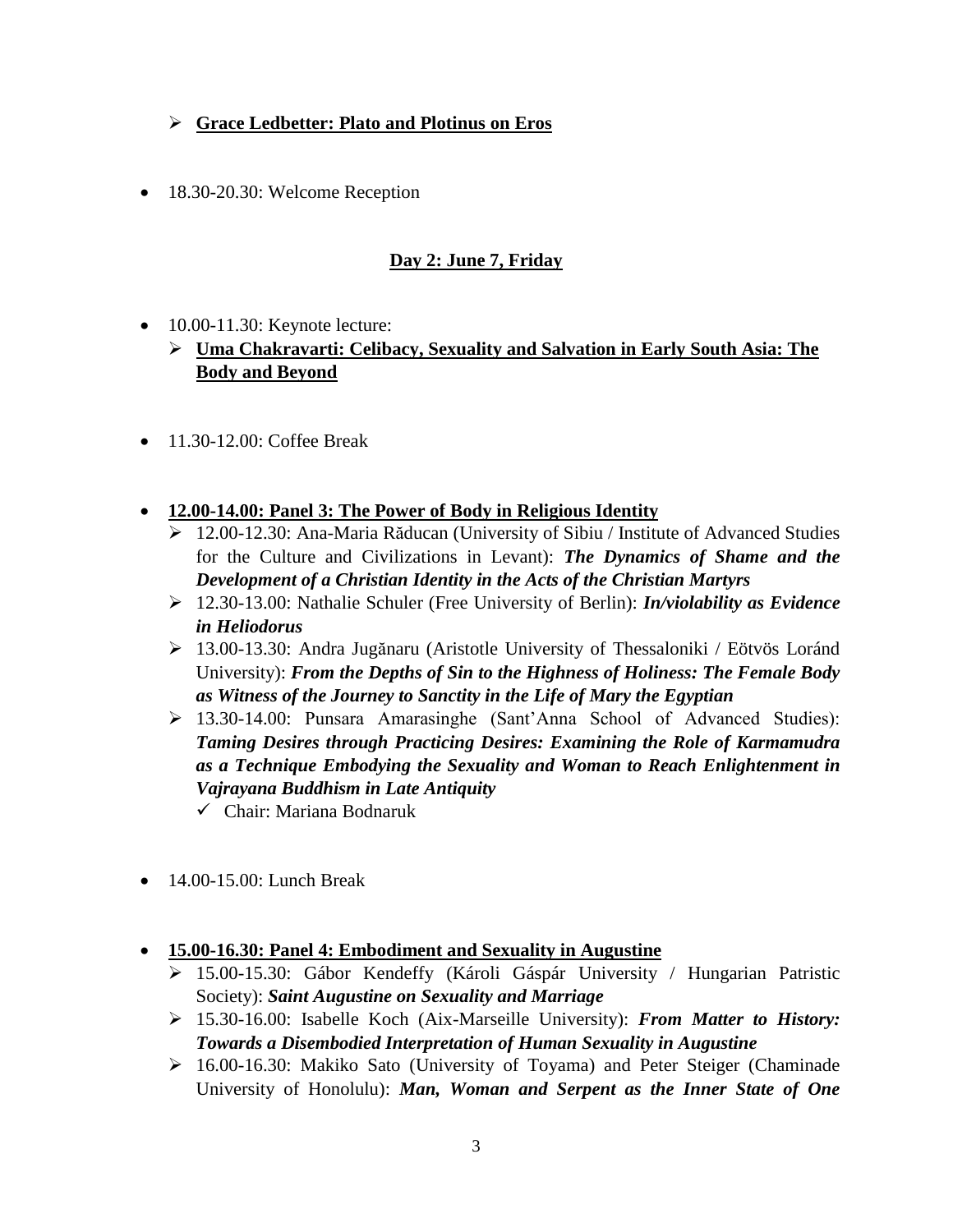## *Person: Anthropology Based on the Interpretation of Genesis 3 in Didymus the Blind and Augustine of Hippo*

- Chair: Stanimir Panayotov
- 16.30-17.00: Coffee Break

#### **17.00-19.00: Panel 5: In Memoriam Marianne Sághy: From the 4th to the 14th Century**

- 17.00-18.00: Marianne Sághy: Memories, Words and Images
	- With the participation of:
		- Gábor Klaniczay (Eötvös Loránd University and Central European University)
		- József Laszlovszky (Central University University)
		- Balazs Nagy (Eötvös Loránd University and Central European University)
		- $\blacksquare$  Levente Nagy (University of Pécs)
- 18.00-18.15: Break

#### **18.15-19.00: Roundtable**

- With the participation of:
	- István Perczel (Central European University)
	- Gábor Kendeffy (Károli Gáspár University / Hungarian Patristic Society)
	- Alexis Leonas (Károli Gáspár University)
	- **Trpimir Vedriš (University of Zagreb)**
	- Etele Kiss (National History Museum, Budapest)
	- Rita Budai (Tomori Pál Főiskola)
	- Péter Molnár (Eötvös Loránd University)
- Moderator: Andra Jugănaru

## **Day 3: June 8, Saturday**

- 1**1.30-13.00: Panel 6: Incarnation, Resurrection and Gender**
	- 11.30-12.00: István Pásztori-Kupán (Protestant Theological Institute Kolozsvár/Cluj-Napoca / Károli Gáspár University): *"Identical, But Not Alike": The Resurrection of the Body According to Amphilochius of Iconium*
	- 12.00-12.30: Eirini Artemi (Hellenic Open University): *The Aspect of the Body in the Writing of On the Soul and the Resurrection by Gregory of Nyssa*
	- 12.30-13.00: Orsolya Severino-Varsányi (Pázmány Péter Catholic University): *Incarnation and Gender in Ninth-century Arabic Christian Controversy*